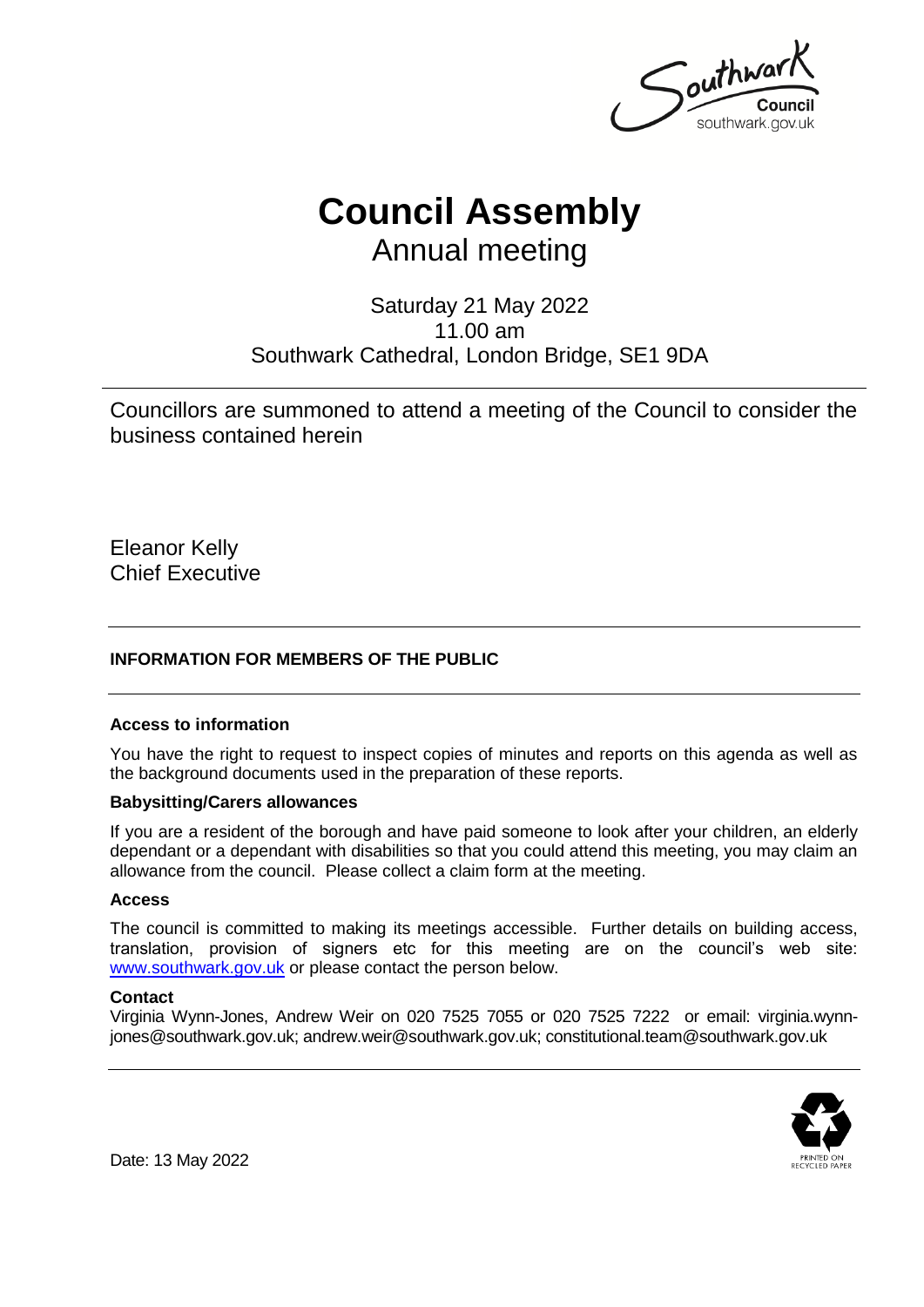Southwark southwark.gov.uk

## **Council Assembly**

Annual meeting

Saturday 21 May 2022 11.00 am Southwark Cathedral, Montague Close, London Bridge SE1 9DA

### **Order of Business**

**Item No. Title Page No.**

#### **1. ELECTION OF THE MAYOR**

To elect a Mayor for the municipal year 2022-23

#### **PART A - OPEN BUSINESS**

#### **2. PRELIMINARY BUSINESS**

#### **2.1. APOLOGIES FOR ABSENCE**

To receive any apologies for absence.

#### **2.2. ANNOUNCEMENTS FROM THE MAYOR, MEMBERS OF THE CABINET OR CHIEF EXECUTIVE**

To receive any announcements from the Mayor, members of the cabinet or the chief executive.

#### **2.3. NOTIFICATION OF ANY ITEMS OF BUSINESS WHICH THE MAYOR DEEMS URGENT**

In special circumstances an item of business may be added to an agenda within seven working days of the meeting.

#### **2.4. DISCLOSURE OF INTERESTS AND DISPENSATIONS**

Members to declare any interests and dispensations in respect of any item of business to be considered at this meeting.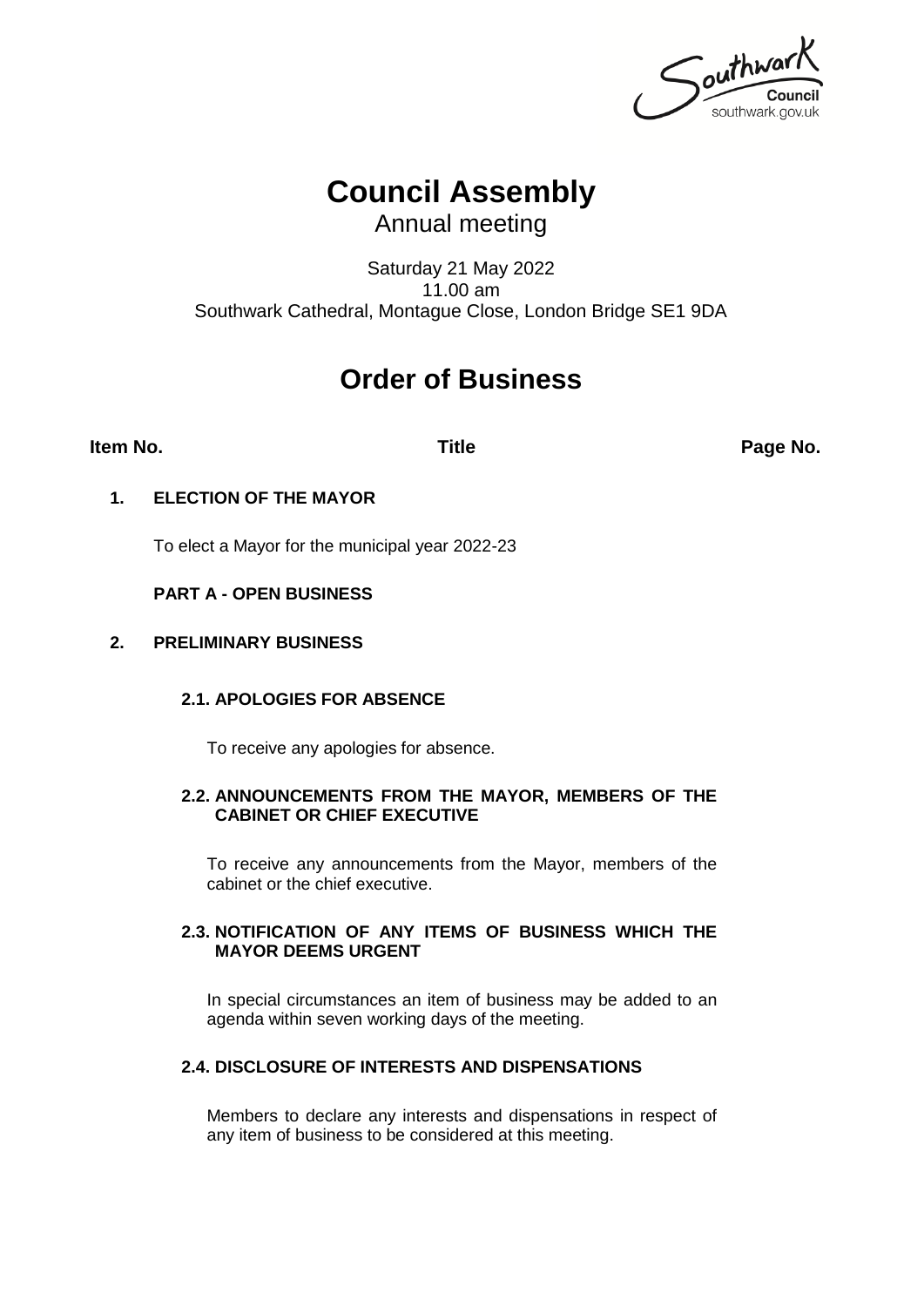#### **2.5. MINUTES** 1 - 24

To approve as a correct record the open minutes of the ordinary and extraordinary council assembly meetings held on 23 March 2022.

#### **3. REPORT(S) FOR DECISION FROM THE CABINET**

#### **3.1. APPOINTMENT OF LEADER AND EXECUTIVE FUNCTIONS - 2022-2023** 25 - 30

Council assembly is asked to appoint a leader of the council and note the appointment by the leader of cabinet members, any deputy cabinet members, the establishment of any cabinet committees and the leader's report on the delegation of executive functions.

#### **3.2. ESTABLISHMENT OF COMMITTEES, PANELS AND RELATED MATTERS 2022-2023** 31 - 44

Council assembly is asked to establish committees, panels and related matters for the coming municipal year 2022-23 and to appoint up to three representatives to attend the Local Government Association General Assembly.

#### **3.3. NOMINATIONS TO LONDON COUNCILS COMMITTEES, GREATER LONDON EMPLOYMENT FORUM, BOROUGH LEAD MEMBERS, LONDON LOCAL GOVERNMENT PENSION SCHEME (LGPS) COMMON INVESTMENT VEHICLE (CIV) LTD AND LONDON COUNCILS LIMITED 2022-23** 45 - 51

Council assembly is asked to agree nominations to the London Councils committees, the Greater London Employment Forum and London Council Limited.

Council assembly is also asked to nominate borough lead members for the following areas: Children and Young People / Safeguarding and Schools, Skills and Employment; Housing and Regeneration; Health, Social Care and Adult Services; Arts/Culture, Tourism, Port and Leisure; Crime and Public Protection; Economic Development / Business; and Planning / Infrastructure / Development.

#### **3.4. OVERVIEW AND SCRUTINY COMMITTEE ANNUAL REPORT 2021-22**

To follow